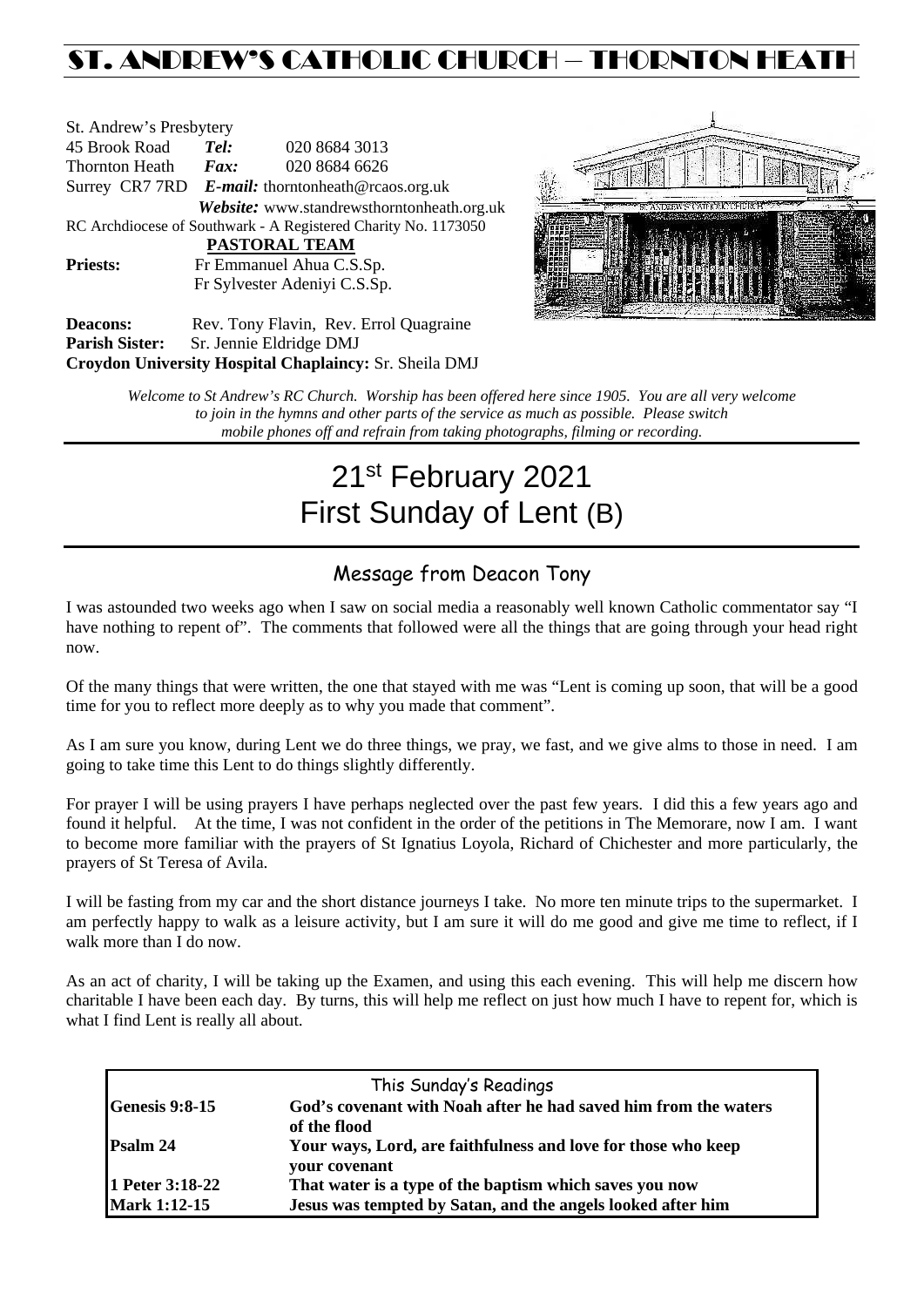| <b>Sunday 21st February</b>        |                    | 6.00pm (Saturday) First Mass of Sunday |                                       |
|------------------------------------|--------------------|----------------------------------------|---------------------------------------|
| First Sunday of Lent               | $9.30$ am          | <b>Mass</b>                            | James Power (F)                       |
|                                    | 11.30am            | <b>Mass</b>                            | Paul Etuka RIP                        |
|                                    | 6.00 <sub>pm</sub> | <b>Mass</b>                            | For the people of the Parish          |
| Monday $22^{nd}$ February          | $7.30$ am          | <b>Mass</b>                            | Fr John Ehichioya RIP                 |
|                                    | 10.00am            | <b>Mass</b>                            | Michael Leahy RIP Anniv               |
| Tuesday 23 <sup>rd</sup> February  | 7.30am             | <b>Mass</b>                            | Fr Edward Mostyn (F)                  |
|                                    | 10.00am            | Mass                                   | Francis D. Souza RIP                  |
| Wednesday 24th February            | $7.30$ am          | <b>Mass</b>                            | Rose Freeman RIP Anniv                |
|                                    | 10.00am            | <b>Mass</b>                            |                                       |
| Thursday 25 <sup>th</sup> February | 7.30am             | <b>Mass</b>                            | Fr Adolfo Pacheco – Sick              |
|                                    | 10.00am            | Mass                                   |                                       |
| Friday 26 <sup>th</sup> February   | 7.30am             | <b>Mass</b>                            | Mona Augusta Fernandes RIP            |
|                                    | 10.00am            | <b>Mass</b>                            |                                       |
| Saturday 27 <sup>th</sup> February | $9.30$ am          | Mass                                   | In Honour of Our Lady of Africa       |
|                                    | $10.00 - 10.30$ am | <b>Confessions</b>                     |                                       |
|                                    | $5.00 - 5.30$ pm   | <b>Confessions</b>                     |                                       |
|                                    | 6.00 <sub>pm</sub> | <b>First Mass of Sunday</b>            | For the People of the Parish          |
| <b>Sunday 28th February</b>        | $9.30$ am          | <b>Mass</b>                            | Pascal Caitione Braganza - Month Mind |
| Second Sunday of Lent              | 11.30am            | <b>Mass</b>                            | Sr. Mary Martin RIP                   |
|                                    | 6.00 <sub>pm</sub> | Mass                                   |                                       |

Diary for the Week

Church cleaners: this week: St Jude's Group, next week: Judie's Crew

# St. Andrew's Parish Notices

# **FR THADDEUS AND FR ANTHONY**

We are sorry to say that Fr Thaddeus has had to return to Manchester. We thank him for his ministry at St Andrew's and ask that you keep him in your prayers.

We welcome Fr Anthony Saffa C.S.Sp. who has been appointed as Assistant Priest to St Andrews.

# **CAFOD'S FAMILY FAST DAY – FRIDAY 26th FEBRUARY**

This Lent, CAFOD's Family Fast Day is an opportunity to continue to express our shared love and concern as one global Church family. We want to reach out to some of the poorest, most marginalised of our sisters and brothers. On CAFOD's Family Fast Day, a day we are invited to pray, fast and give to help people like Abdella. Abdella lives in an extremely remote and mountainous part of Ethiopia. It takes him ten hours a day to collect water. He says: "I am wasting my life. I am a young man; I should be doing something else". Your gifts will help vulnerable communities around the world have access to clean water and other vital support.

On Friday 26<sup>th</sup> February, we ask you to eat a simple meal in solidarity and give what you save to help people like Abdella. This weekend please collect your Family Fast Day envelope and return your envelopes on the weekend of 27/28 February. You can donate online at cafod.org.uk/give, or by using one of the envelopes.

You can also easily give via text. Text LENT to 70460 - texts cost £10 plus one standard rate message and you'll be opting in to hear more about CAFOD'S work and fundraising via telephone and SMS. If you would like to give £10 but do not wish to receive marketing communications: text LENTNOINFO to 70460. Thank you for your continued support.

# **LENT 2021**

#### **Stations of the Cross**

Please join us on Wednesdays 10.30am and Friday evenings at 8.00pm.

# **THE RITE OF CHRISTIAN INITIATION OF ADULTS (RCIA)**

The Rite of Christian Initiation of Adults.... Do you wish to become a Catholic or are even a little curious to know more about the Catholic Church and what it believes? Or do you know someone who does? Anyone who wishes to become a Catholic, please speak to one of the Priests, Deacons or Sr. Jennie after Mass this weekend. Or give your contact details to the parish office.